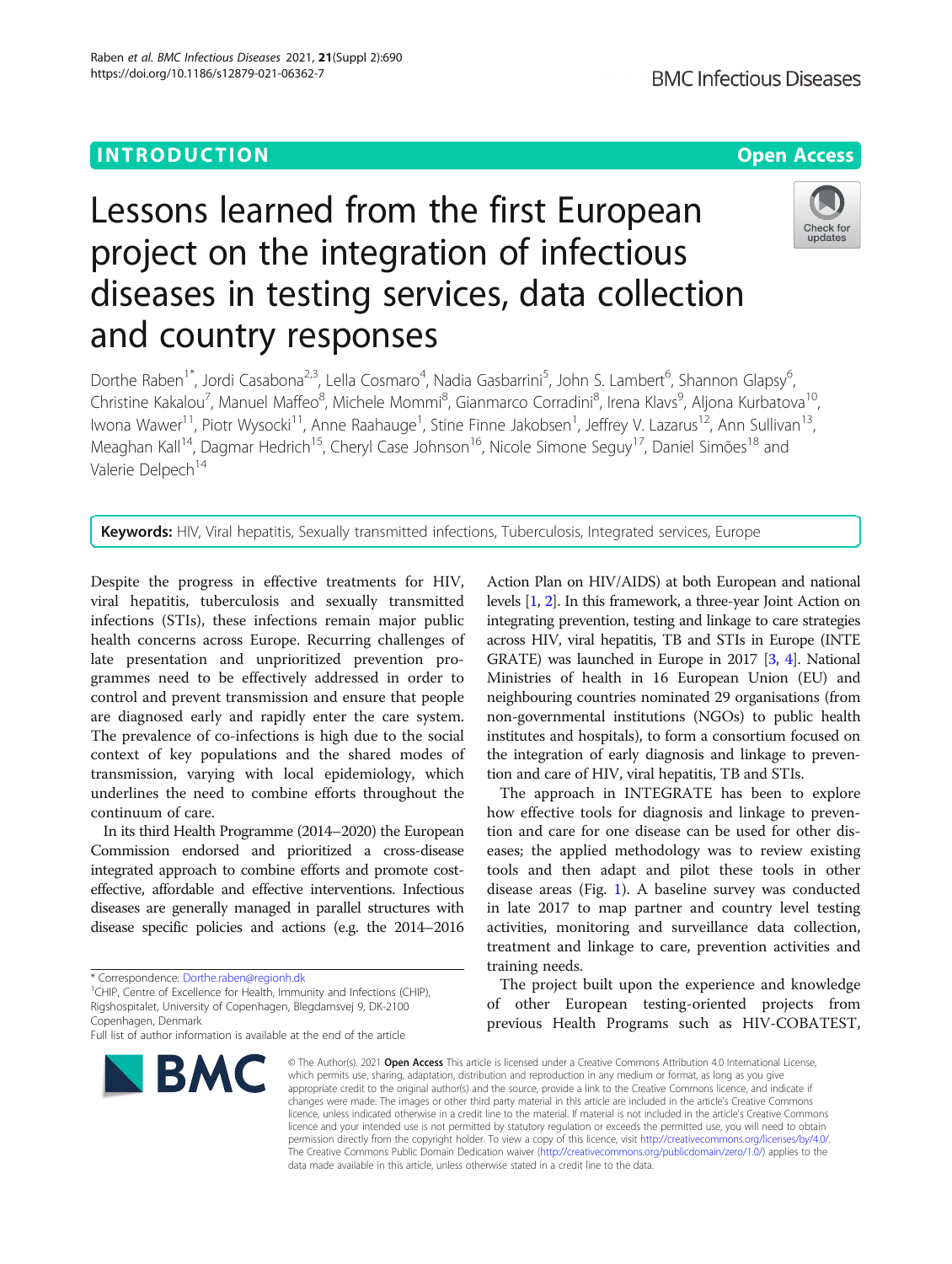<span id="page-1-0"></span>

Euro HIV EDAT and OptTEST, which had focussed primarily on optimising testing for HIV, as well as the EuroTEST initiative and its related projects [[5](#page-4-0)–[7](#page-4-0)].

INTEGRATE has been organised with 4 horizontal and 4 core and complementary work packages (Fig. 2), reflected in the different research articles presented in this supplement. This article summarises the overall main outcomes of the INTEGRATE project.

# Integrated testing

An important focus area of INTEGRATE has been to investigate missed opportunities for combined testing for HIV, viral hepatitis, STIs and - where relevant – TB. Studies and testing services designed for HIV testing have demonstrated the benefits of introducing a combination of tests for these infections depending on target group and service set-up. Advances in HIV testing approaches have been explored to examine how they could potentially be expanded to include testing for other diseases and to evaluate their effectiveness. The European Testing Week (ETW) [\[8](#page-4-0)] was expanded to also advocate for raising testing awareness for viral hepatitis and STIs and INTEGRATE successfully launched a pilot Spring ETW that included viral hepatitis in May 2018 to complement the original November campaign running since 2013 the week before World Aids Day (1 December). The pilot observed an increase in the proportion of involved organizations implementing combined activities (targeting more than one disease) from 50% during the previous November ETW in 2017 to 64% during the



pilot. Furthermore, the concept of testing guided by specific indicator conditions, as is the case for HIV, was expanded to also include combined testing for HCV where appropriate. Combined HIV and HCV testing was found to be particularly feasible with high positivity rates among people presenting with STIs and those attending drug and alcohol management centres. The results of these interventions are further described in article 2 [\[9](#page-4-0)] and 3 [\[10\]](#page-4-0). At the policy level, this was supported by the development of the first integrated testing guidance for HIV and viral hepatitis, published by ECDC in December 2018 [[11](#page-4-0)].

Since March 2020, many testing services have been affected by the COVID-19 pandemic. As a consequence, the Spring ETW in May 2020, focused on virtual activities and on the adaptations of testing services. So far,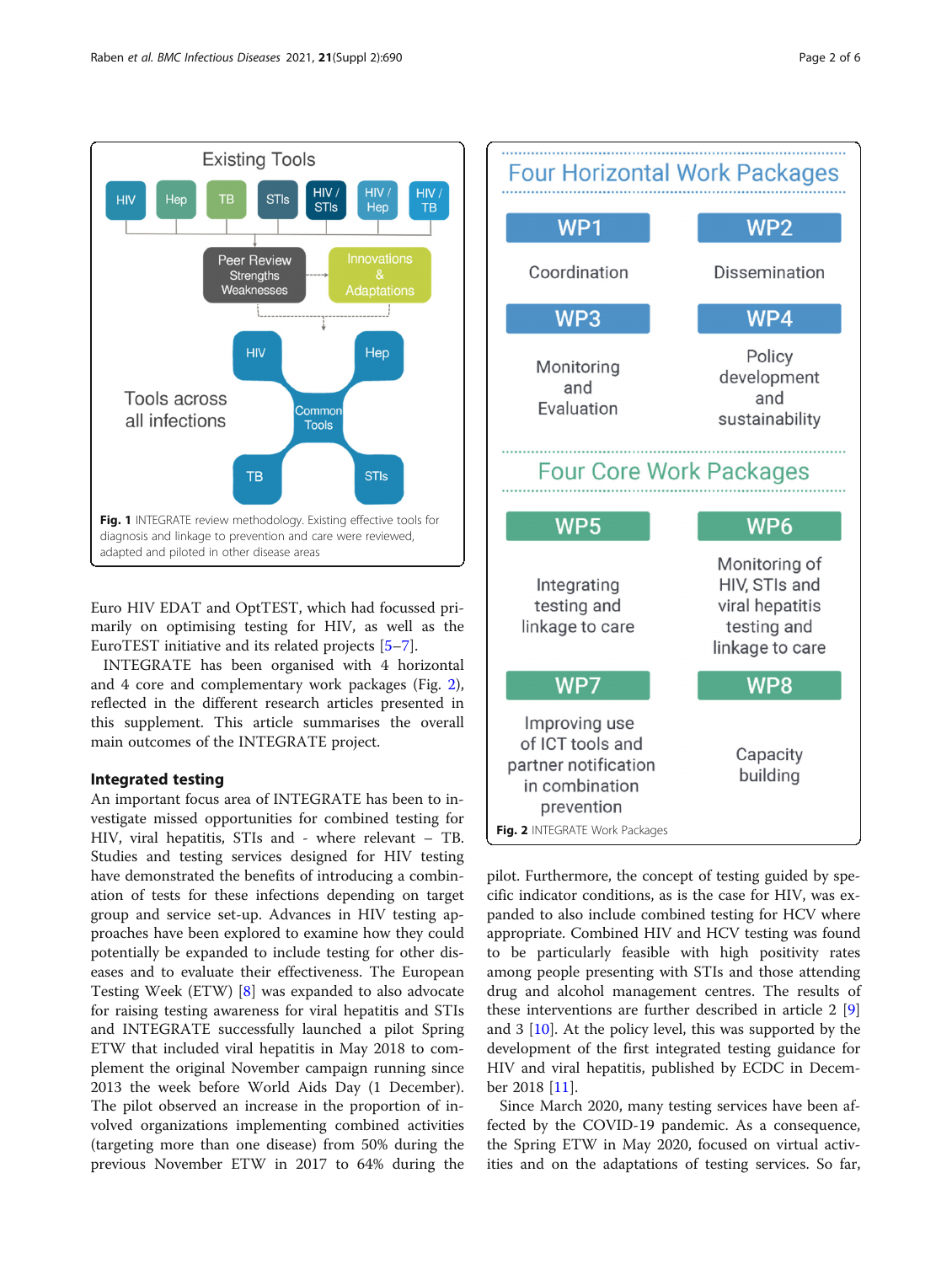evidence shows a decline in the number of tests for infectious diseases other than for SARS-CoV-2, both in health care and community facilities [\[12,](#page-4-0) [13](#page-4-0)], which will be extremely important to monitor in future.

The acceptability and usability of self-tests for HIV was investigated in Lithuania and Italy respectively, and presented in article 4 [\[14](#page-4-0)], showing that 75% of online survey respondents in Lithuania stated they would likely buy and use an HIV self-test in the future, citing confidentiality, privacy and a rapid result as the main reasons, while the most commonly cited barrier was price. In Italy, 71% of first time HIV self-testers were satisfied with their test experience and said they would use an HIV self-test in the future: the most commonly cited reason being a rapid result. As a diagnostic tool, selftesting has the potential to reach people who might not attend established services and it is a recommended element in a testing strategy for key populations that should undertake regular testing [[15](#page-4-0), [16\]](#page-4-0). However, selftests for HIV are regulated differently across Europe and less than half of countries in Europe (47%, 15/32) have fully implemented HIV self-testing and the price (Euros 20–25) remains a major barrier to access. Also, according to UNAIDS Global AIDS Monitoring reporting from 10 countries in Europe, only around 40.000 kits have been distributed by the public sector in 2019 [[17\]](#page-5-0). Further, self-tests for other infections are only now starting to be considered, which is likely to represent a missed opportunity for timely diagnosis and important individual and public health benefits of early treatment. A number of usability, feasibility and acceptability studies are underway on hepatitis C self-testing, led by the Foundation for Innovative New Diagnostics [[18](#page-5-0)] and World Health Organisation with the aim to develop guidance for implementation in early 2021, and with great potential for further integration of testing for multiple diseases in the future.

# Combination prevention

Article 5 [[19\]](#page-5-0) and 6 [[20\]](#page-5-0) present results from the INTE GRATE workstream focused on partner notification and the development of a web and mobile application designed to enhance the effectiveness of combination prevention by integrating HIV, hepatitis, STIs and TB in a single user-friendly information and communications technology (ICT) tool. For this purpose, a desk review was conducted to map existing online tools, revealing that to date most of them had been launched as disease specific aids. In response, INTEGRATE developed the application – "RiskRadar for HIV, hepatitis, STIs and TB" – the first of its kind to provide integrated information, risk assessment, test finders and an anonymous partner notification service for all four disease areas. RiskRadar succeeded in integrating prevention information and messages for multiple diseases in one user-friendly tool available for both android and iPhones, supporting ongoing efforts to address missed opportunities for multiple disease messaging and testing. It is presently available in four EU languages (Croatian, English, Italian and Lithuanian).

Article 6 [[19\]](#page-5-0) outlines the barriers and results on integrating partner notification and contact tracing services across Europe. The challenge of partner notification and contract tracing is that they are under the governance of different agencies in different countries, and indeed different systems have been set up within countries, depending on the local health authority. While there is clear national guidance on contact tracing for tuberculosis in most EU countries, the situation is different for the other infections – HIV, viral hepatitis and STIs. Partner notification should be part of best practice for all the conditions and 'joined up' pathways to care need to be developed between the different hospital, public health, and community agencies dealing with these diseases.

In article 7 [[21\]](#page-5-0), results from a patient experience survey undertaken in Romania and Spain among people living with HIV is presented. Results show that while health-related quality of life (HrQoL) was good overall in a sample of people accessing HIV care, people with HIV reported symptoms of anxiety/depression more frequently than the general population in both countries. Health concerns were highlighted as a key area of concern for people with HIV, despite high levels of antiretro viral treatment coverage and adherence. Worse HrQoL was more likely to be reported by people with non-HIV related health conditions and financial instability. This study highlights the importance of monitoring HrQoLin people with HIV due to the chronic nature of the disease. In this highly-treatment experienced group, disparities were found, particularly highlighting mental health as an area which needs more attention in order to improve the well-being of people with HIV.

# Integration of data sources

Although community-based testing for HIV as well as for some other STIs and for hepatitis B and C has recently increased in most European countries, in some accounting for up 30% of reported new HIV cases, data from these services are seldom included in national monitoring and evaluation (M&E) information systems and disease specific surveillance reports [[22](#page-5-0)]. INTEGR ATE addressed gaps in surveillance of national testing in a workstream in collaboration with the European Centre for Disease Prevention and Control (ECDC), highlighted in article  $8 \, [23]$  $8 \, [23]$  $8 \, [23]$  and  $9 \, [24]$  $9 \, [24]$ . A minimum set of indicators for community testing has been proposed for inclusion in national surveillance and M&E systems through the Dublin Declaration monitoring system in order to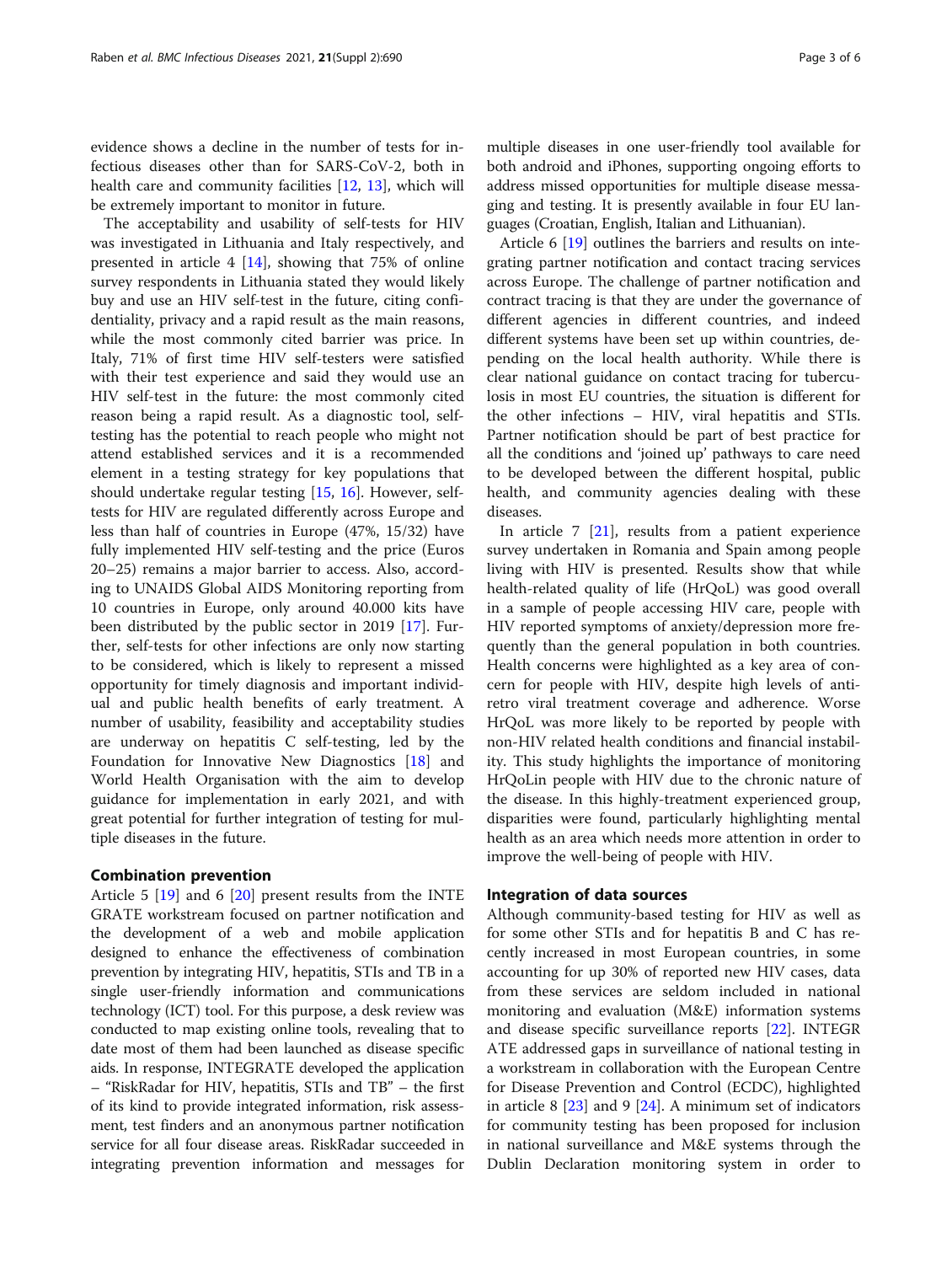provide a better overview of progress and to monitor effectiveness of different interventions [[11](#page-4-0), [22,](#page-5-0) [25](#page-5-0)]. Moreover, pilot studies aiming at increasing the integration of data derived from community testing into national surveillance and M&E information systems were implemented in Estonia, Latvia, Poland, Serbia, Slovenia and Spain. Their results and recommendations presented in this supplement and the experiences described will support such data integration in other European countries. ECDC included questions from the minimum list of community M&E indicators into their Dublin Declaration questionnaire 2020 to contribute to evidence-based community testing policies in European countries.

# Country responses - how to foster collaborations across diseases areas

Four national multi-stakeholder meetings were arranged in 2019 (Rome, Italy; Vilnius, Lithuania; Warsaw, Poland and Zagreb, Croatia) with the aim to foster crossdisciplinary and cross-disease-area collaborations at the national level. Results from these meetings are presented in article 10 [[26](#page-5-0)] and show how multi-stakeholder discussions and in-depth analysis of strategies to address current gaps can foster synergies between stakeholders and a common national effort to seek solutions. Meeting outcomes raise awareness for how disease 'silos', often reflecting the mandate of organisations, are hampering synergies and implementation of integarted approaches.

On the ground, integration across diseases needs to consider the different levels of the health system – and the involvement of community-based programmesacross the continuum of care, but it is often hindered by practical challenges, local relationships, regulatory frameworks and legal barriers. Nevertheless, the INTE GRATE Joint Action has demonstrated that there is a high level of support among national stakeholders across Europe for improving the cross-disease integration of HIV, hepatitis, STI and TB services. In many instances, the participation in an EU co-funded Joint Action like INTEGRATE, bringing national experts together with agency representatives and international experts helped improve collaborations between services and disease areas, and resulted in better harmonization of services, data collection and data sharing. Cross-border collaborations such as INTEGRATE and the support from European Union agencies such as the ECDC and EMCDDA are key to enable the sharing of experiences, transfer lessons and support or facilitate a change from the current siloed approach to an integrated one.

The need for integration has been further heightened since the declaration of the COVID-19 pandemic in March 2020. As the impact of the pandemic on the testing for other infectious diseases becomes clearer, the need for collaboration and integration, for making different testing modalities (like self-testing and community-based testing) available as well as the need for establishing timely and sensible monitoring systems to understand evaluate and improve the effectiveness of HIV, viral hepatitis and STI strategies becomes increasingly evident and a challenge for European Health Services.

### **Abbreviations**

COVID-19: Corona Virus Induced Disease 2019; ECDC: European Centre for Disease Prevention and Control; EMCDDA: European Monitoring Centre for Drugs and Drug Addiction; ETW: European Testing Week; EU: European Union; Euro HIV EDAT: Operational knowledge to improve HIV early diagnosis and treatment among vulnerable groups in EuropeHCV - Hepatitis C virus; HIV: Human immunodeficiency virus; HIV-COBATEST: HIV communitybased testing practices in Europe; HrQoL: Health-related quality of life; ICT: Information and communications technology; INTEGRATE: Integrating prevention, testing and linkage to care strategies across HIV, viral hepatitis, TB and STIs in Europe; M&E: Monitoring and Evaluation; NGOs: Nongovernmental institutions; OptTEST: Optimising testing and linkage to care for HIV across Europe; SARS-CoV-2: Severe Acute Respiratory Syndrome Coronavirus 2; STI: Sexually transmitted infection; TB: Tuberculosis; UNAIDS: The Joint United Nations Programme on HIV/AIDS; WHO: World Health Organization

#### Acknowledgements

INTEGRATE Partners: Christine Kakalou & Christos Maramis & Vassilis Koutkias (†), Centre for Research & Technology Hellas, Institute of Applied Biosciences, Information Technologies institute, Greece; Aljona Kurbatova & Julia Hristojeva, National Institute for Health Development, Estonia; Jordi Casabona & Laura Fernandez-Lopez, Centre for Epidemiological Studies on STI/HIV/AIDS in Catalonia (CEEISCAT), Health Departament, Generalitat of Catalonia, Badalona, Catalonia, Spain; Irena Klavs & Mojca Serdt & Tanja Kustec, National Institute of Public Health, Slovenia; Jack Lambert & Shannon Glaspy, University College Dublin, Ireland; Lella Cosmaro, Fondazione LILA Milano Onlus – Italian League for Fighting AIDS, Italy; Nadia Gasbarrini & Elisabetta Teti, Fondazione Villa Maraini Onlus, Italy; Piotr Wysocki & Iwona Wawer, National AIDS Centre Agency of the Ministry of Health, Poland; Valerie Delpech & Meaghan Kall & Sophie Nash & Qudsia Enayat, Public Health England, UK;Tatjana Nemeth Blazic & Bojana Raickovic Croatian Institute of Public Health, Croatia; Iva Jovovic, Life Quality Improvement Association (FLIGHT), Croatia; Josep Mallolas & Lorena De La Mora & Agathe Leon, Consorci Institut d'Investigacions Biomèdicas August Pi i Sunyer, Spain; Michele Mommi & Manuel Maffeo, Arcigay Associazione LGBTI Italiana, Italy; Francesca Colaiaco, Croce Rossa Italiana, Italy; Aikaterini Isari, National Public Health Organization, Greece; Raimonda Matulionyte, Department of Infectious Diseases and Dermatovenerology, Faculty of Medicine, Vilnius University; Vilnius University Hospital Santaros Klinikos; Lithuania; Ilona Razmienė, National Public Health Surveillance Laboratory, Lithuania; Loreta Stonienė, Republican Centre for Addictive Disorders, Lithuania; Agne Simkunaite-Zazecke, Centre for Communicable Diseases and AIDS, Lithuania; Victor Ionel Grecu, "Victor Babes" Clinical hospital of infectious diseases and pneumophtisiology Craiova, Romania; Danijela Simic & Sladjana Baros, Institute of Public Health of Republic of Serbia "Dr Milan Jovanovic Batut", Serbia; Danica Valkovičová Staneková, Slovak Medical University in Bratislava, Slovakia; Ujue Fresán & Regina Juanbeltz, Instituto de Salud Pública y Laboral de Navarra, Spain; Ana-Maria Duca & Eugenia Ghita, "Marius Nasta" Institute of Pneumophtisiology, Romania; Arian Diskovic & Davor Dubravić, Croatian association for HIV and viral hepatitis (HUHIV), Croatia; Zoran Dominković & Dubravko Pogledić, ISKORAK, Croatia; Pauline Vassallo & Maria Axisa, Health Promotion and Disease Prevention, Malta; Dorthe Raben, Anne Raahauge, Stine Finne Jakobsen, Marie Louise Jakobsen, Anne Louise Grevsen, Lauren Nicolas Combs, Jeff Lazarus, Jens Lundgren, Centre of Excellence for Health, Immunity and Infections (CHIP), Denmark. Advisory Board: Guy D'Argent & Cinthia Menel-Lemos, Chafea, Luxembourg; Rimalda Voske &Wolfgang Philipp & John Ryan, DG Santé, Brussels; Ann Sullivan and Caroline Rae, Chelsea Westminster Hospital, UK; Cheryl Case Johnson, WHO HQ, Switzerland; Masoud Dara & Elena Vovc, WHO Regional Office for Europe, Denmark; Andrew Amato & Anastasia Pharris & Teymur Noori & Lara Tavoschi, European Centre for Disease Prevention and Control, Sweden; Dagmar Hedrich, EMCDDA, Portugal; Sini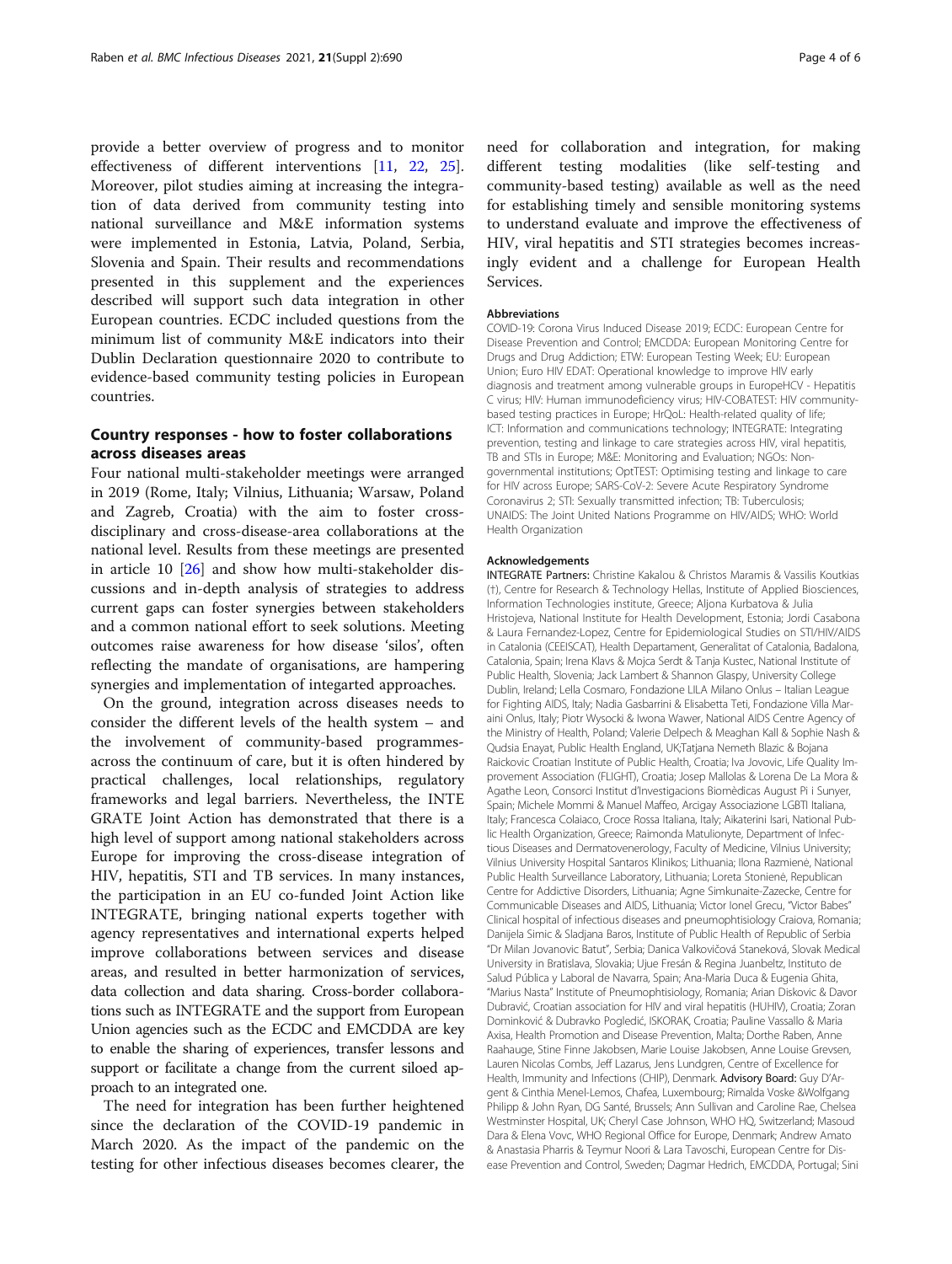<span id="page-4-0"></span>Pasanen, AIDS Action Europe, Finland; Jürgen Rockstroh, Department of Medicine, University Hospital Bonn, EuroTEST, Germany; Cary James, World Hepatitis Alliance, European Testing Week Working Group, UK; Ben Collins, ReShape/International HIV Partnerships, European Testing Week Working Group, UK; Daniel Simões, EPIUnit - Institute of Public Health of the University of Porto & Grupo de Ativistas em Tratamentos, European Testing Week Working Group, Portugal; Luis Mendao, Grupo de Ativistas em Tratamentos, European Testing Week Working Group, Portugal; Ulrich Marcus, Esticom, Robert Koch institute, Germany; Eberhard Schatz, Correlation Network; Tom Platteau, HIV/STI clinic of the Institute of Tropical Medicine in Antwerp, Belgium; Nikos Dedes, European AIDS Treatment Group (EATG) & Positive Voice, Greece; Yazdan Yazdanpanah, INSERM, France; Outi Karvonen, HA-REACT Joint Action, Finland; Massimo Mirandola, SIALONII, Verona University Hospital, Italy; European Liver Patients' Association, Belgium; Justyna Kowalska, University of Warsaw, Poland; Susan Cowan, Statens Serum Institut, Denmark; Esther Dixon-Williams, PAC team, POZ, UK; Brian Gazzard, Chelsea And Westminster Hospital, NHS, UK; Jens D. Lundgren, Department of Infectious Diseases, University of Copenhagen & Centre of Excellence for Health, Immunity and Infections (CHIP), Denmark.

#### About this supplement

This article has been published as part of BMC Infectious Diseases Volume 21, Supplement 22,021: Results from INTEGRATE - the EU Joint Action on integrating prevention, testing and linkage to care strategies across HIV, viral hepatitis, TB and STIs in Europe. The full contents of the supplement are available at [https://bmcinfectdis.biomedcentral.com/articles/supplements/](https://bmcinfectdis.biomedcentral.com/articles/supplements/volume-21-supplement-2) [volume-21-supplement-2](https://bmcinfectdis.biomedcentral.com/articles/supplements/volume-21-supplement-2).

## Authors' contributions

DR drafted the manuscript. JC, LC, NG, JSL, SG, CK, MM, MM, GC, IK, AK, IW, PW, SFJ, AR, JVL, AS, MK, DH, CCJ, NSS, DS, VD reviewed and gave input to the manuscript. All authors read and approved the manuscript.

#### Funding

The INTEGRATE Joint Action was co-funded by the 3rd Health Programme of the European Union under grant agreement no 761319.

# Availability of data and materials

Not applicable.

# **Declarations**

Ethics approval and consent to participate Not applicable.

# Consent for publication

Not applicable.

# Competing interests

All authors declare no competing interests.

### Author details

<sup>1</sup>CHIP, Centre of Excellence for Health, Immunity and Infections (CHIP), Rigshospitalet, University of Copenhagen, Blegdamsvej 9, DK-2100 Copenhagen, Denmark. <sup>2</sup>Centre for Epidemiological Studies on STI/HIV/AIDS in Catalonia (CEEISCAT), Institut Josep Carreras, Campus de Can Ruti, Ctra de Can Ruti, Camí de les Escoles, s/n, 08916 Badalona, Catalonia, Spain. <sup>3</sup>CIBER Epidemiologia y Salud Pública (CIBERESP), Madrid, Spain. <sup>4</sup>Fondazione LILA Milano - Italian League for Fighting AIDS, Via Carlo Maderno 4, 20136 Milan, MI, Italy. <sup>5</sup>Fondazione Villa Maraini, Via Bernardino Ramazzini, 31 -, 00151 Rome, RM, Italy. <sup>6</sup>Mater Misericordiae University Hospital and UCD School of Medicine, Belfield, Dublin 4, Ireland. <sup>7</sup> Centre for Research & Technology Hellas, Institute of Applied Biosciences, 6th km Charilaou-Thermi Rd, P.O. Box 60361, 57001 Thessaloniki, GR, Greece. <sup>8</sup> Arcigay Associazione LGBTI Italiana, Via Don Minzoni 18, 40121 Bologna, Italy. <sup>9</sup>National Institute of Public Health, Trubarjeva 2, 1000 Ljubljana, Slovenia. <sup>10</sup>National Institute for Health Development, Hiiu 42, 11619 Tallinn, Estonia. <sup>11</sup>National AIDS Centre, Agency of the Ministry of Health, Samsonowska 1, 02-829 Warszawa, Poland. <sup>2</sup>Barcelona Institute for Global Health (ISGlobal), Hospital Clínic, University of Barcelona, Calle del Rossellon 132, ES-08036 Barcelona, Spain. <sup>13</sup>Chelsea and Westminster Hospital NHS Foundation Trust, 369 Fulham Road, London, London SW10, UK.<sup>14</sup>Public Health England, Wellington House 133-155

Waterloo Road, London SE1 8UG, UK.<sup>15</sup>European Monitoring Centre for Drugs and Drug Addiction (EMCDDA), Praça Europa 1, Cais do Sodré, 1249-289 Lisbon, Portugal. 16World Health Organisation (WHO) Regional Office for Europe, FN Byen, Marmorvej 51, 2100 Copenhagen, Denmark. <sup>17</sup>World Health Organisation (WHO) HQ, Avenue Appia 20, 1202 Geneva, Switzerland. 18Grupo de Ativistas em Tratamentos (GAT), Avenida Paris, 4 – 1 Direito, 1000-228 Lisbon, Portugal.

# Received: 21 September 2020 Accepted: 21 June 2021 Published: 14 September 2021

#### References

- 1. [https://ec.europa.eu/health//sites/health/files/sti\\_prevention/docs/ec\\_hiv\\_a](https://ec.europa.eu/health//sites/health/files/sti_prevention/docs/ec_hiv_actionplan_2014_en.pdf) [ctionplan\\_2014\\_en.pdf](https://ec.europa.eu/health//sites/health/files/sti_prevention/docs/ec_hiv_actionplan_2014_en.pdf) Accessed 10 August 2020.
- 2. European Parliament. European Parliament resolution of 5 July 2017 on the EU's response to HIV/AIDS, tuberculosis and hepatitis C (2017/2576(RSP)). Strasbourg: European Union: European Parliament; 2017.
- 3. Joint Action on integrating prevention, testing and linkage to care strategies across HIV, viral hepatitis, TB and STIs in Europe (INTEGRATE), 2017–2021. <https://integrateja.eu/> Accessed 15 September 2020.
- 4. A Joint Action is a funding instrument under the EU Health Programme. Joint Actions support cooperation between EU Member States to improve the health policies. The authority responsible for health within the Member States nominates the relevant national organisations to participate in the implementation of the Joint Action on their behalf.
- 5. HIV community-based testing practices in Europe (HIV COBATEST) [www.](http://www.cobatest.org) [cobatest.org](http://www.cobatest.org) accessed 10 August 2020.
- 6. OptTEST by HiE project (Optimising testing and linkage to care for HIV across Europe) – a three year project co-funded by the EU Commission under the Second Health Programme that ran from 1 July 2014 to 30 September 2017. [www.opttest.org](http://www.opttest.org) Accessed 10 August 2020.
- 7. EuroTEST is an initiative that provides a European platform for information exchange and activities to improve early diagnosis and care of HIV, viral hepatitis, sexually transmitted infections and tuberculosis. [www.eurotest.org](http://www.eurotest.org) Accessed 10 August 2020.
- 8. European Testing Week is a European campaign that encourages partner organisations—in community, health care and policy institutions- throughout Europe to unite for one week twice a year to increase testing efforts and promote awareness on the benefits of earlier hepatitis and HIV testing. <http://www.testingweek.eu/home> accessed 15 September 2020.
- 9. Gasbarrini N, Dubravić D, Combs L, Dišković A, Ankiersztejn-Bartczak M, Colaiaco F, Wawer I, Wysocki P, Rosińska M, Marzec-Bogusławska A, Collins B, Simões D, Jakobsen M L, Raben D. Integrated testing in community settings and interventions for change, including the Spring European Testing Week. Article #2 in this supplement.
- 10. Matulionyte R, Ionel Grecu V I, Grigaitiene J, Raudonis T, Stoniene L, Olteanu M, de la Mora L, Raben D, Sullivan A K. Increased Integrated testing for HIV, Hepatitis C and Sexually Transmitted Infections in Health Care Facilities: results from the INTEGRATE Joint Action pilots in Lithuania, Romania and Spain. Article #3 in this supplement.
- 11. European Centre for Disease Prevention and Control. Public health guidance on HIV, hepatitis B and C testing in the EU/EEA: An integrated approach. Stockholm: ECDC; 2018.
- 12. [https://members.bashh.org/Documents/COVID-19/BASHH%20COVID-19%2](https://members.bashh.org/Documents/COVID-19/BASHH%20COVID-19%20Clinical%20Thermometer%20Survey%20-%20First%20Round%20Results%20Snapshot%20.pdf) [0Clinical%20Thermometer%20Survey%20-%20First%20Round%20Results%2](https://members.bashh.org/Documents/COVID-19/BASHH%20COVID-19%20Clinical%20Thermometer%20Survey%20-%20First%20Round%20Results%20Snapshot%20.pdf) [0Snapshot%20.pdf](https://members.bashh.org/Documents/COVID-19/BASHH%20COVID-19%20Clinical%20Thermometer%20Survey%20-%20First%20Round%20Results%20Snapshot%20.pdf) Accessed 24 August 2020.
- 13. [https://www.aidsactioneurope.org/en/news/aae-member-organisations](https://www.aidsactioneurope.org/en/news/aae-member-organisations-struggling-heavily-impact-covid-19-induced-measures)[struggling-heavily-impact-covid-19-induced-measures](https://www.aidsactioneurope.org/en/news/aae-member-organisations-struggling-heavily-impact-covid-19-induced-measures) Accessed 24 August 2020.
- 14. Nash S G, Maffeo M, Likatavicius G, Cosmaro L, Rudaitis K, Lapsinov A, Enayat Q, Delpech V, Kall M. Acceptability and usability of HIV self-tests in two European countries: findings from surveys of clients at nongovernmental organisations in Lithuania and Italy. Article #4 in this supplement.
- 15. Figueroa C, Johnson C, Verster A, Baggaley R. Attitudes and acceptability on HIV self-testing among key populations: a literature review. AIDS Behav. 2015;19(11):1949–65. [https://doi.org/10.1007/s10461-015-1097-8.](https://doi.org/10.1007/s10461-015-1097-8)
- 16. World Health Organisation. WHO recommends HIV self-testing Evidence update and consideration. 2019; Available from: [https://www.who.int/](https://www.who.int/publications/i/item/who-recommends-hiv-self-testing-evidence-update) [publications/i/item/who-recommends-hiv-self-testing-evidence-update.](https://www.who.int/publications/i/item/who-recommends-hiv-self-testing-evidence-update)